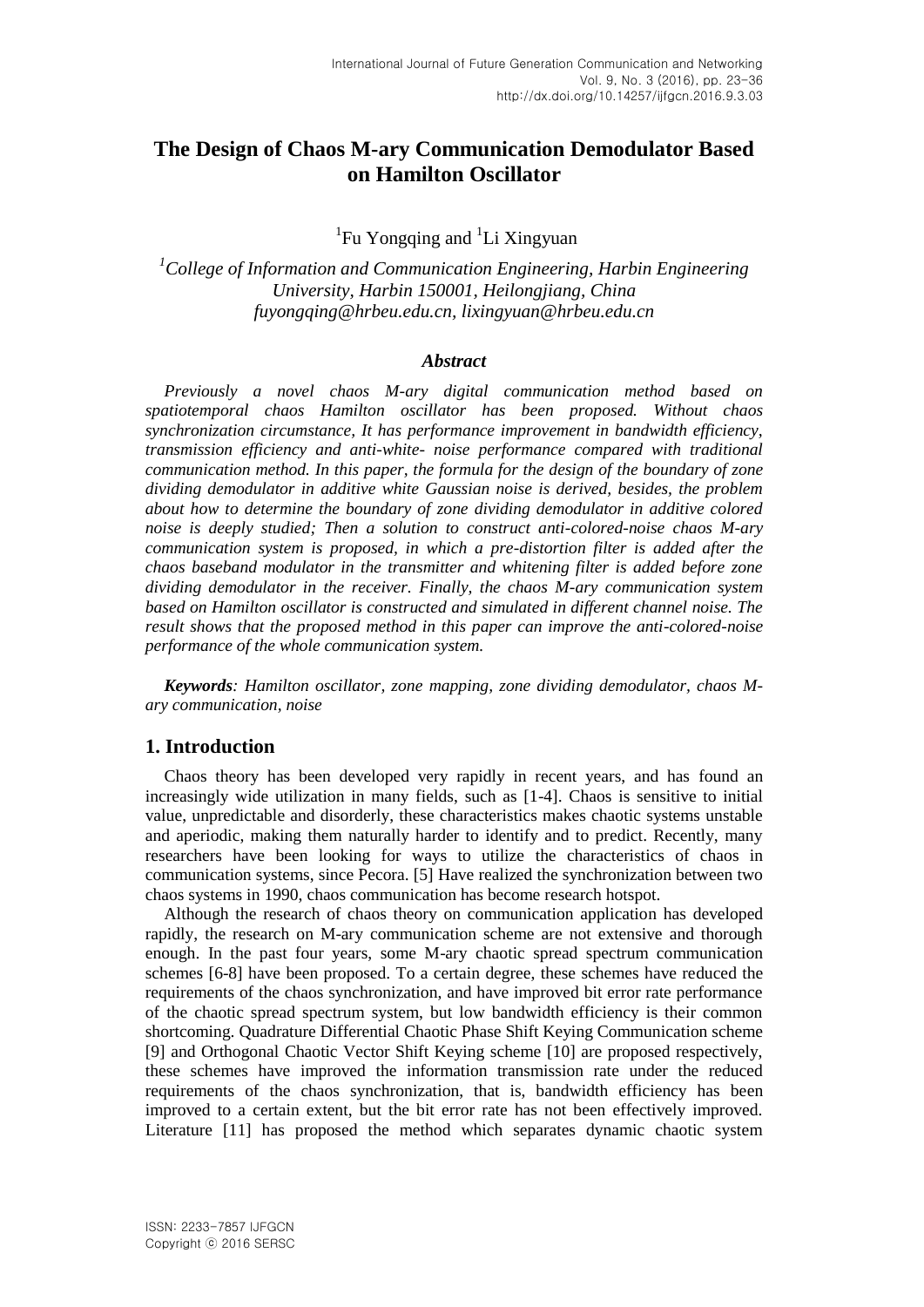sequences to realize M-ary communication, it improves information transmission rate and bit error rate, but the cost is high system complexity.

In order to solve the above problems, a novel M-ary chaotic digital modulation and demodulation scheme based on Hamilton oscillator has been proposed in our previous research [12]. By using Hamilton map's high sensitivity to initial value and region controllable characteristics of phase trajectory, mapping relationship between digital information and Hamilton map phase trajectory regions is established. Then the digital information is embedded in the phase trajectory regions to complete baseband M-ary digital modulation. Thus the mapping from digital M-ary information to Hamilton oscillator's phase trajectory region is realized. Meanwhile, a digital information demodulation method by judging the phase trajectory region of received signal is proposed, namely zone dividing demodulation (ZDD) method. However, as the working performance of chaos M-ary communication demodulator is so closely connected with channel noise, therefore in order to obtain the optimal design of ZDD, the research on the influences to the roughness of Hamilton modulated signal by the channel noise should be studied deeply*.* Here the mathematical analysis of designing Hamilton zone dividing demodulator in additive white and colored noise channel is both given. In order to design anti-colored-noise Hamilton chaos M-ary communication, the pre-distortion filter and whitening filter are proposed to construct this system. Finally, the whole chaos 4-ary communication system is constructed on the computer, the result shows that the communication system has better performance in anti-colored-noise and has more secrecy than the original system. Since the proposed ZDD method belongs to non-coherent demodulation technology, no chaos synchronization is needed and symbol error rate performance of the system is improved.

# **2. The Construction Method of Chaos M-ary Demodulator in Noise Channel**



**Figure 1. The Part Phase Diagram of Hamilton Oscillator**

As shown in Figure 1 [12], Hamilton modulated signals are distributed in the phase trajectories which is in two-dimensional plane, different signals are located into different phase zones, and do not interfere with each other. However, in chaos M-ary communication, when the modulated signals are transmitted to the receiver, the received signals will be disturbed by the channel noise, which can change the shape of the phase trajectory modulated by different digital information. The phase trajectory disturbed by the channel noise may pass through the sub zone, even interfere the other sub zones, which will reduce the demodulating performance of zone dividing demodulator. Here, the boundary problem of demodulator in additive white gauss noise is solved by mathematical analysis. Since the channel noise is close to colored noise in practical engineering application, the solution proposed in literature [12] on how to design zone dividing demodulator can hardly reach the optimal demodulating performance in colored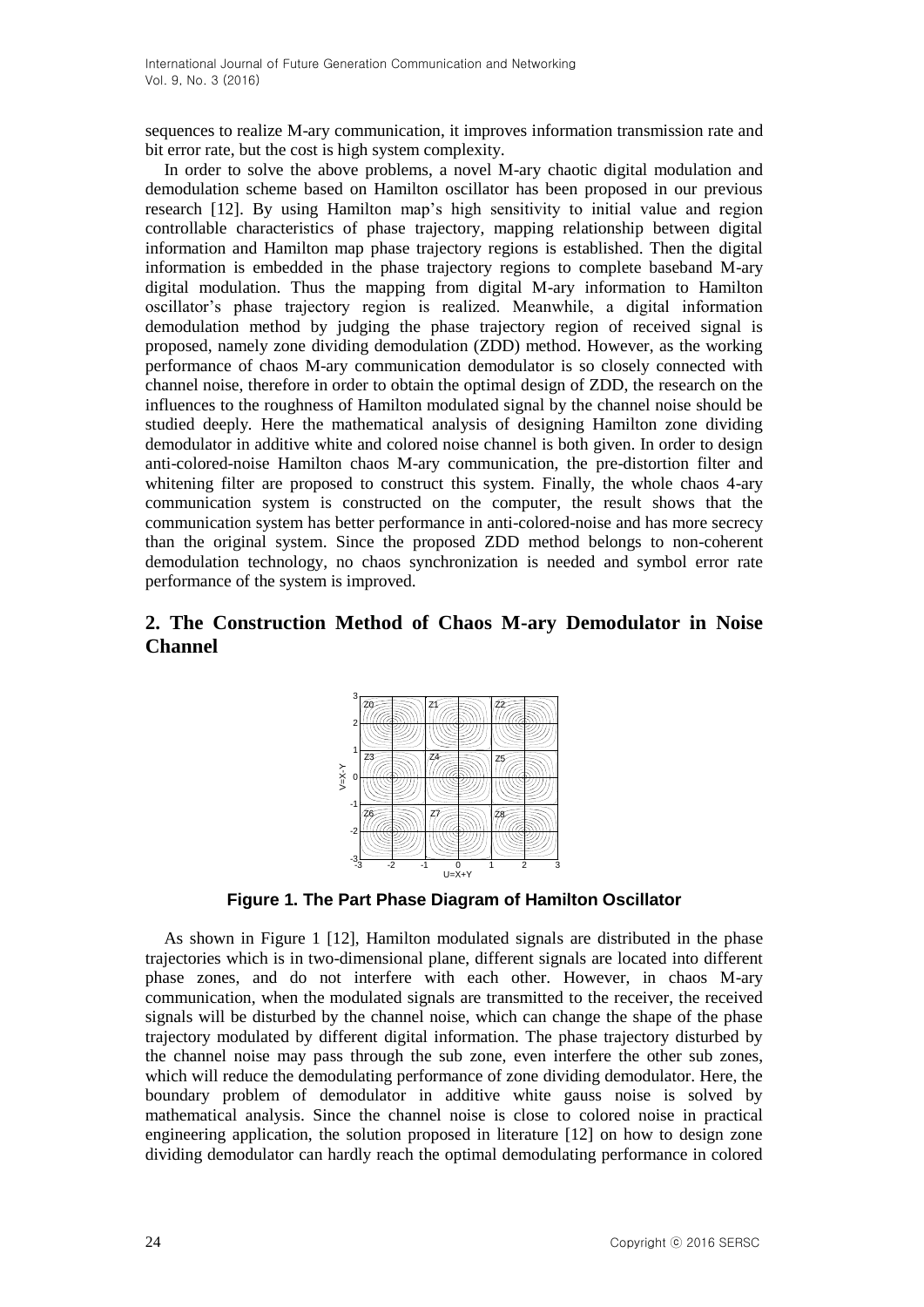noise. Therefore in order to get the optimal demodulating performance of zone dividing demodulator, it is necessary to study the colored noise influence on the phase trajectory of modulated signals.

### **2.1. The Study of Zone Dividing Demodulator Boundary in Band-Limited Additive White Noise Channel**

In order to study the colored noise's influence on phase trajectory of chaos signals, firstly the mathematic relationship between band-limited additive white noise and phase trajectory of chaos signals should be constructed.



**Figure 2. The Structure of Chaos M-Ary Communication**

Without loss of generality, the channel is supposed to be Additive White Gaussian Noise (AWGN) channel, with zero mean value and its power spectrum density is  $N_0$ . According to Figure 2, the signal arriving at the receiver can be expressed as:

$$
r(t) = s_c(t) + n(t)
$$
 (1)

 $r(t) = s_c(t) + n(t)$  (1)<br>where  $s_c(t) = u(t)\cos(\omega_c t) + v(t)\sin(\omega_c t)$ ,  $\omega_c = 2\pi f_c$  is carrier angular frequency,  $u(t) = J + A\cos(2\pi f_0 t)$  and  $v(t) = K + A\sin(2\pi f_0 t)$  denote the Hamilton modulated signals.  $n(t)$  will become narrow band Gaussian random process after passing through band-pass filter and it can be expressed as:<br> $\frac{1}{n(t)} = a(t) \cos(\omega_c t) - b(t) \sin(\omega_c t)$  (2)

$$
n(t) = a(t)\cos(\omega_c t) - b(t)\sin(\omega_c t)
$$
 (2)

where  $a(t)$  and  $b(t)$  are both stationary random process.

Therefore, after QAM demodulation and lowpass filtering, the baseband signal can be expressed as:

$$
\bar{u}(t) = LP\{(s_c(t) + \bar{n}(t))\cos(\omega_c t)\}\
$$
  
=  $[(u(t) + a(t))\cos(\omega_c t) + (v(t) - b(t))\sin(\omega_c t)]\cos(\omega_c t)\big|_{LPF}$   
=  $\frac{1}{2}[u(t) + a(t)]$  (3)

where  $LP[$  represents lowpass filtering, and its cut-off frequency is the maximum of baseband digital information frequency, which is much lower than carrier frequency  $\omega_c$ . In a similar way, we can get:

$$
\bar{v}(t) = \frac{1}{2} [v(t) - b(t)] \tag{4}
$$

Due to that the Hamilton modulated signal recovered by the receiver contains narrow band Gaussian noise, thus the roughness of reconstructed Hamilton phase trajectory will present to be statistic distribution under noise effect.

It is known that the correlation function of narrow band gauss noise appears to be sinc function in time domain, if the correct sample rate is chosen, then the statistical independence between the obtained sample values will be gotten. When the proper time *t* is given, sampling  $u(t)$  and  $v(t)$  we can get: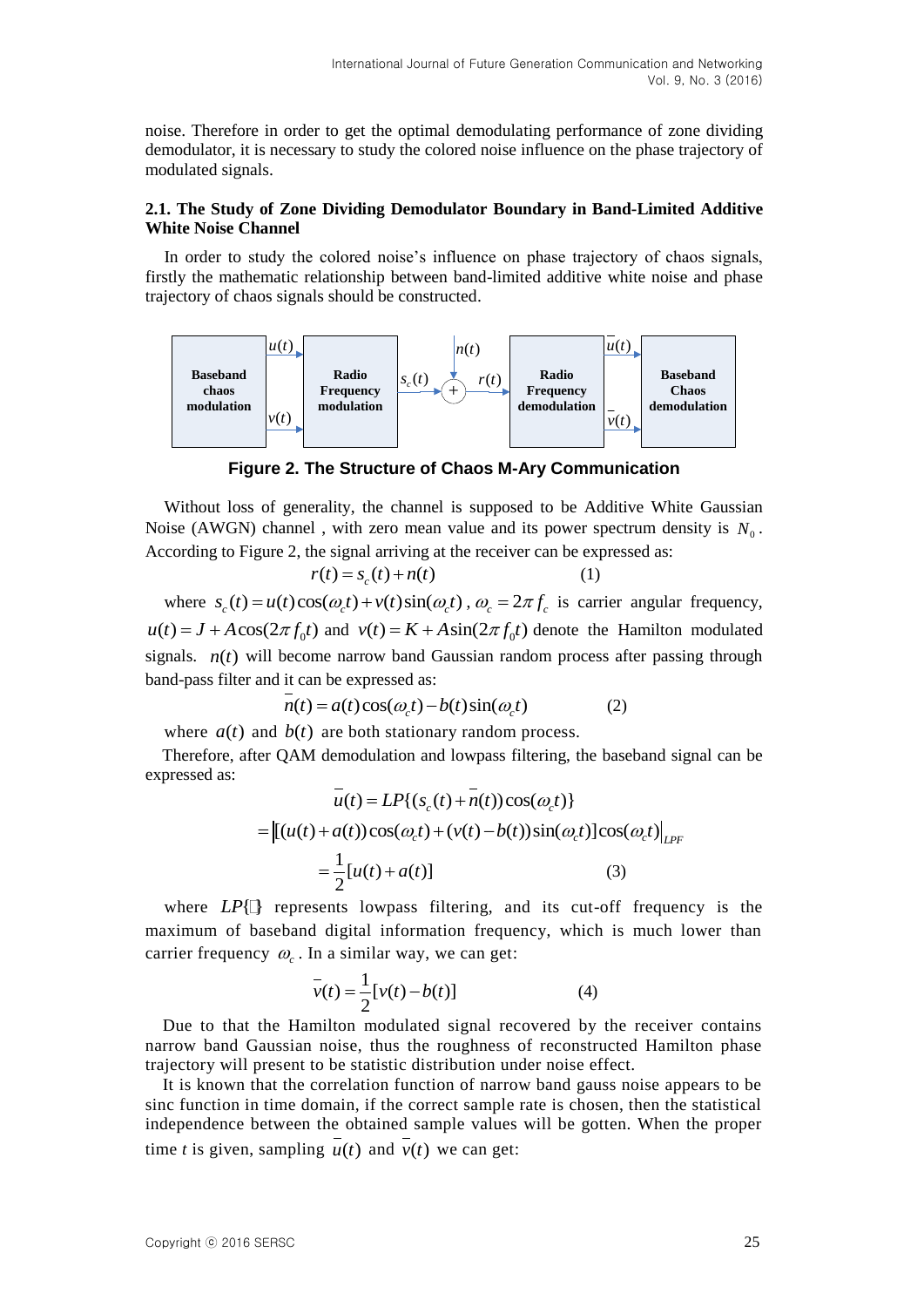$$
\begin{cases} \n\overline{u}_t = \frac{1}{2} (u_t + a_t) \\ \n\overline{v}_t = \frac{1}{2} (v_t - b_t) \n\end{cases}
$$
\n(5)

where  $u_t$  and  $v_t$  are deterministic variables,  $a_t$  and  $b_t$  are gaussian random variables with zero mean value and  $\sigma_1^2$  variance, thus  $u_t$  and  $v_t$  are also gaussian random variables, their mean value and variance are as follows:<br>  $\left[ E[u_t] = \frac{1}{2} E[(u_t + a_t)] = \frac{1}{2} E[u_t] = \frac{1}{2} [J + A \cos(2\pi f_0 t)]$ 

variables, their mean value and variance are as follows:  
\n
$$
\begin{cases}\nE[u_t] = \frac{1}{2} E[(u_t + a_t)] = \frac{1}{2} E[u_t] = \frac{1}{2} [J + A \cos(2\pi f_0 t)] \\
E[\bar{v}_t] = \frac{1}{2} E[(v_t - b_t)] = \frac{1}{2} E[v_t] = \frac{1}{2} [K + A \sin(2\pi f_0 t)] \\
D[\bar{u}_t] = \frac{1}{4} E[(a_t)^2] = \frac{1}{4} E[(b_t)^2] = D[\bar{v}_t] = \frac{1}{4} \sigma_1^2\n\end{cases}
$$
\n(6)

Therefore the probability density functions of  $u_t$  and  $v_t$  can be respectively expressed as:

$$
\int_{\bar{u}} \overline{(\bar{u}_t)} = \frac{1}{\sqrt{2\pi \frac{1}{4} \sigma_1^2}} \exp\{-\frac{[\bar{u}_t - E(\bar{u}_t)]^2}{\frac{1}{2} \sigma_1^2}\}
$$
\n
$$
f_{\bar{v}}(\bar{v}_t) = \frac{1}{\sqrt{2\pi \frac{1}{4} \sigma_1^2}} \exp\{-\frac{[\bar{v}_t - E(\bar{v}_t)]^2}{\frac{1}{2} \sigma_1^2}\}
$$
\n(8)

Since the mean values of  $u_t$  and  $v_t$  indicate to be the abscissa and ordinate of Hamilton phase trajectory center respectively. Obviously, the position of the center suffers from the effect of channel fading and noise. Let  $u_t - E[u_t]$  and  $v_t - E[v_t]$ represent the abscissa and ordinate values of Hamilton phase trajectory center under disturbing by the noise, marking  $\Delta r_{\bar{u}} = u_t - E[u_t]$  and  $\Delta r_{\bar{v}} = v_t - E[v_t]$ . According to probability theory, and in order to demodulate the signal exactly, the degree of confidence is set as follows:

$$
\begin{cases}\nP\{\frac{|\overline{u}_t - E[\overline{u}_t]|}{\frac{1}{2}\sigma_1} \le \delta_1\} = 0.995 \\
P\{\frac{|\overline{v}_t - E[\overline{v}_t]|}{\frac{1}{2}\sigma_1} \le \delta_2\} = 0.995\n\end{cases}
$$
\n(9)

where equation (9) denotes confidence interval, it means the most possible event's probability that occurs in  $u_t$  and  $v_t$ . Since  $u_t$  and  $v_t$  obey gauss distribution with 2  $\left(\frac{1}{2}E[\bar{u}_t], \frac{1}{4}\sigma_1^2\right)$  $\frac{1}{2}E[\bar{u}_t], \frac{1}{4}\sigma_1^2$  and  $(\frac{1}{2}E[\bar{v}_t], \frac{1}{4}\sigma_1^2)$  $\left(\frac{1}{2}E[\overline{v}_t], \frac{1}{4}\sigma_1^2\right)$  $\frac{1}{2}E[\overline{v}_t], \frac{1}{4}\sigma_1^2$  respectively, then they obey standard normal distribution after normalization. Thus we can get  $\delta_1$  and  $\delta_2$  through looking up standard normal distribution table, where  $\delta_1 = \delta_2 = 2.81$ . Therefore we have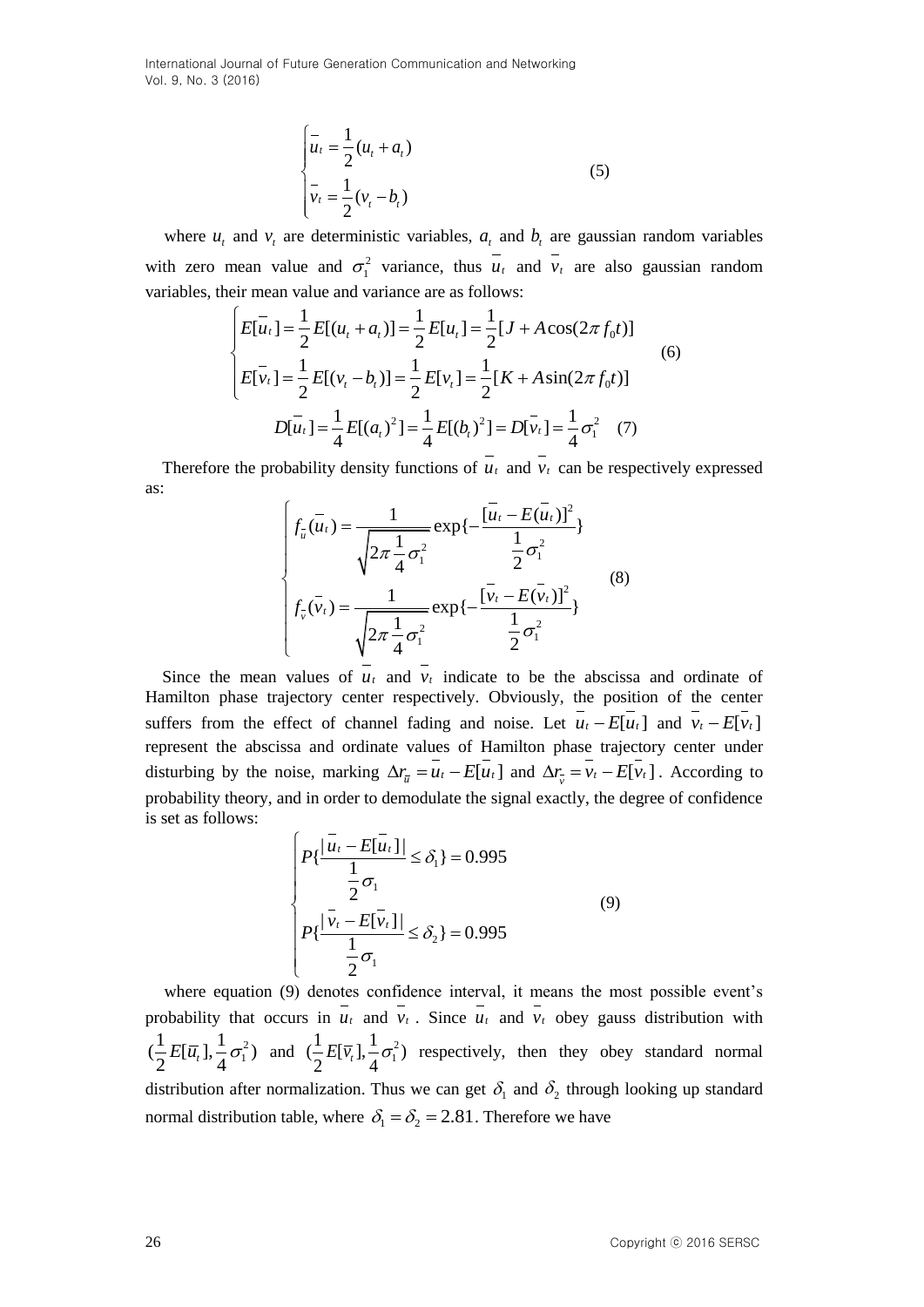$$
\begin{cases} |\Delta r_{\overline{u}}| \leq \frac{1}{2} \delta_1 \sigma_1 = 1.405 \sigma_1 \\ |\Delta r_{\overline{v}}| \leq \frac{1}{2} \delta_2 \sigma_1 = 1.405 \sigma_1 \end{cases}
$$
(10)

In another hand, the signal-to-noise ratio (SNR) of the whole communication system is expressed as follows:

s:  
\n
$$
SNR = \rho = \frac{E_{sav}}{N_0} = \frac{P_{sav}}{N_0 B_w} = \frac{P_{sav}}{\sigma_1^2}
$$
\n
$$
P_{sav} = \frac{1}{T} \int_0^T s_c^2(t)dt = \frac{1}{T} \int_0^T [u^2(t) + v^2(t)] \cos^2(\omega_c t - \theta_m)dt
$$

where

 $\theta_m = \arctan(v/u)$ ,  $B = \frac{1}{T} = R_m$  $=\frac{1}{n}=R_m$ , *T* is symbol period. Since the signals  $u(t)$  and  $v(t)$ 

are given, then  $P_{\text{sav}} = \frac{1}{2}(J^2 + K^2 + A^2)$  $P_{\textit{sav}} = \frac{1}{2}(J^2 + K^2 + A^2)$ , thus

$$
\begin{cases}\n\log P_{\text{sav}} = \frac{1}{2} (J^2 + K^2 + A^2), \text{ thus} \\
\log \left| \Delta r_{\bar{u}} \right| \leq |\Delta r_{\bar{u}}|_{\text{max}} = \frac{1}{2} \delta_1 \sqrt{\frac{P_{\text{sav}}}{\rho}} = 1.405 \sqrt{\frac{J^2 + K^2 + A^2}{2\rho}} \\
\log \left| \Delta r_{\bar{v}} \right| \leq |\Delta r_{\bar{v}}|_{\text{max}} = \frac{1}{2} \delta_2 \sqrt{\frac{P_{\text{sav}}}{\rho}} = 1.405 \sqrt{\frac{J^2 + K^2 + A^2}{2\rho}}\n\end{cases} (12)
$$

The expression gives the relationship between the maximum roughness of the recovered signals' phase trajectory and SNR. Obviously, as SNR increases,  $|\Delta r_{\overline{u}}|_{\text{max}}$  and  $|\Delta r_{\overline{v}}|_{\text{max}}$  will decrease, they have inverse ratio relations.

According to (1) and (12), we can know that the value of  $u_t$  and  $v_t$  have to drop the llowing range:<br>  $\left| \frac{1}{2} (J-A) - |\Delta r_{\overline{u}}|_{\text{max}} \le \overline{u}(t) \le \frac{1}{2} (J+A) + |\Delta r_{\overline{u}}|_{\text{max}} \right|$ following range:

ge:  
\n
$$
\begin{cases}\n\frac{1}{2}(J-A) - |\Delta r_{\bar{u}}|_{\max} \le \bar{u}(t) \le \frac{1}{2}(J+A) + |\Delta r_{\bar{u}}|_{\max} \\
\frac{1}{2}(K-A) - |\Delta r_{\bar{v}}|_{\max} \le \bar{v}(t) \le \frac{1}{2}(K+A) + |\Delta r_{\bar{v}}|_{\max}\n\end{cases}
$$
\n(13)

Thus to determine the left-right and up-down boundary range of zone partition demodulator, only  $|\Delta r_{\bar{i}}|_{\text{max}}$  and  $|\Delta r_{\bar{i}}|_{\text{max}}$  are needed. The boundary range of zone partition demodulator can be selected as follows:

$$
\begin{cases}\n u_{L_0} \leq \frac{1}{2} (J - A) - |\Delta r_{\overline{u}}|_{\text{max}} \\
 u_{R_0} \geq \frac{1}{2} (J + A) + |\Delta r_{\overline{u}}|_{\text{max}}\n\end{cases}
$$
\n(14)\n
$$
\begin{cases}\n v_{D_0} \leq \frac{1}{2} (K - A) - |\Delta r_{\overline{v}}|_{\text{max}} \\
 v_{U_0} \geq \frac{1}{2} (K + A) + |\Delta r_{\overline{v}}|_{\text{max}}\n\end{cases}
$$
\n(15)

,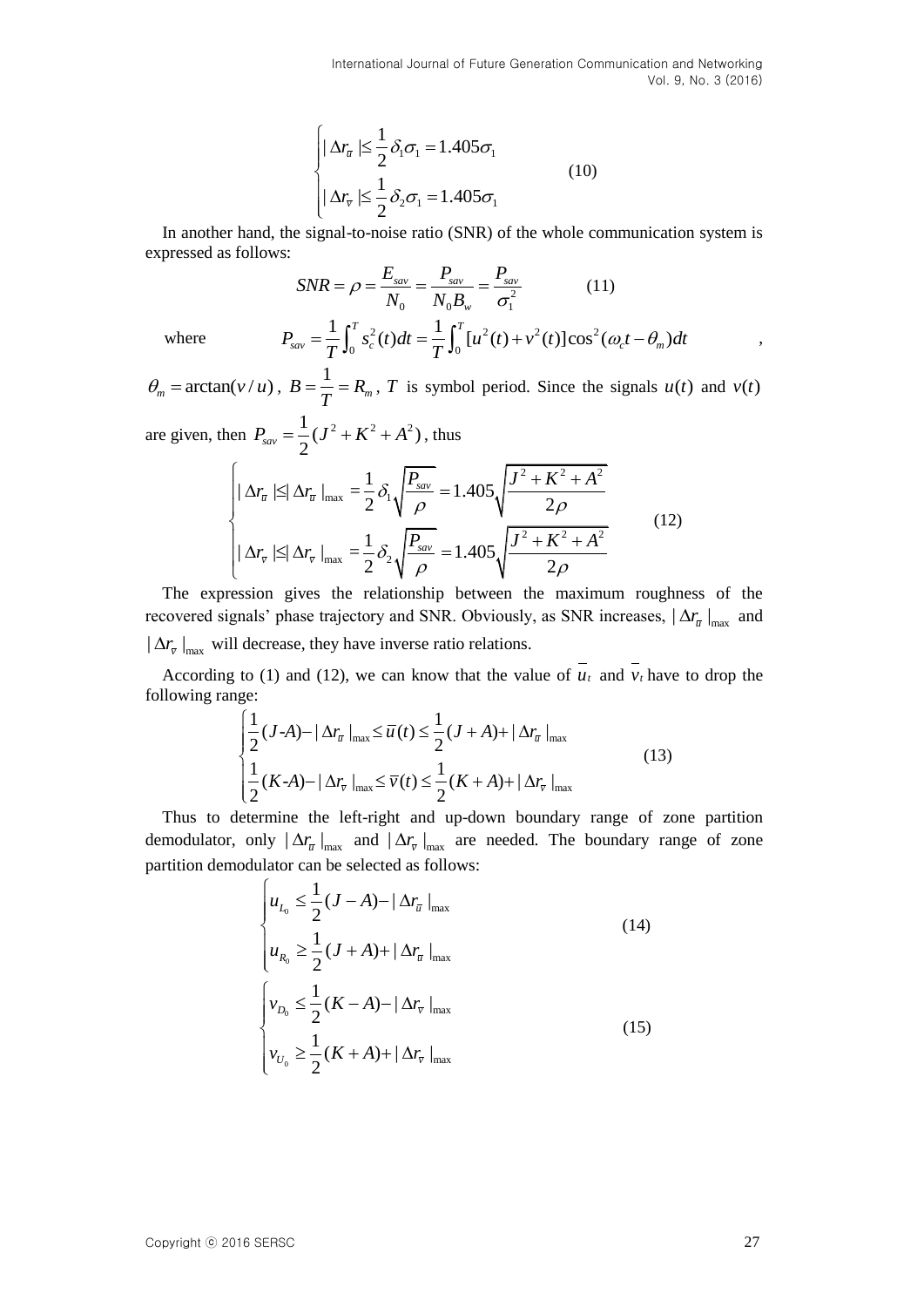# **2.2. The Study of Zone Dividing Demodulator Boundary in Additive White Colored Noise Channel**

In communication, the influence of additive colored noise to the Hamilton modulated signals is more complicate than that of additive white noise, therefore the content is divided into two parts according to different processing to the colored noise: the first one is narrow-band additive gaussian white noise; the second one is all the other noise except the first one.

## **2.2.1. The Solution to the Narrow-Band Additive Gaussian White Noise Channel**

As we know that the spectrum of white noise is a constant in the whole bandwidth, and the receiver of chaos M-ary communication system is a band-limited system because there is a band-limited fliter in the foreplane of radiofrequency. When the channel noise is ideal gaussian white noise, it will be changed into narrow-band gaussian white noise(it is not belong to independent and identically distributed noise, so it's narrow-band gaussian colored noise) after passing through the band-limited filter. In this situation, the problem of designing the boundary of zone dividing demodulator can be solved by selecting the proper sample points of the noise.

Due to the noise auto-correlation function is sinc function, if we sample the zero crossing interval of the sinc function, then all noise samples are uncorrelated and the joint density (likehood) function can be expressed as the product of independent terms. Therefore the designing method of zone dividing demodulator can be processed as the same in section 2.1.

## **2.2.2. The Solution to the Other Colored Noise Channel except the Narrow-Band Additive Gaussian White Noise**

In this situation, it is different to study the noise's influence to the Hamilton modulated signals, in order to design the boundary of zone dividing demodulator. Therefore, we consider to change the colored noise into white noise by some ways, then the way of designing the zone divided demodulator in the additive white noise can be used to design the anti-colored-noise zone divided demodulator.

Generally the received signal from receiver can be expressed as follow

$$
r(t) = s_c(t) + n_c(t)
$$
\n(16)

where  $s_c(t)$  denotes transmitted signal,  $n_c(t)$  denotes additive colored noise.

Althrough the colored noise can be whitened after  $r(t)$  passed through the whitening filter, the signal will also be filtered, that is, the output signal is the prevailing input signal convolved with the impulse response of whitening filter. The boundary of zone dividing demodulator becomes hard to determine because the singal is interfered by the whitening filter. One solution is proposed here, which a pre-distortion filter is set up after the chaos baseband modulator in the transmitter and whitening filter is set up before zone dividing demodulator in the receiver, then the distortion signal after the whitening filter can be recovered and the colored noise can be whitened, the way of designing anti-white-noise zone dividing demodulator can be used in designing anti-colored-noise zone dividing demodulator.

Therefore, how to design whitening filter and pre-distortion filter has become the focal point in this research.

1) Whitening Filter

Without loss of generality, it is assumed that the stationary random process  $X(t)$  has spectrum density  $G_x(\omega)$ , then  $G_x(\omega)$  can be factored into its pole and zero constituents.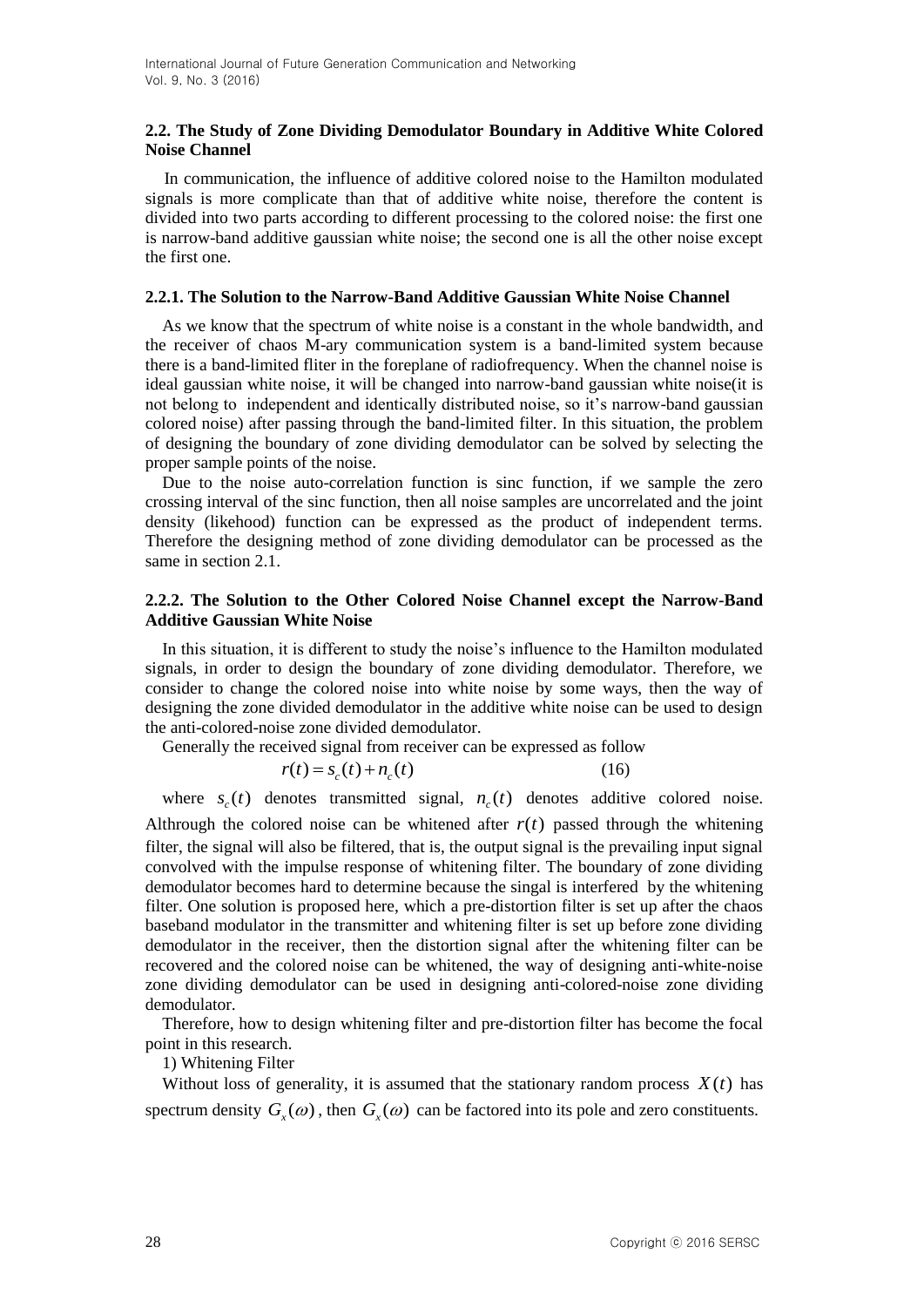$$
G_x(\omega) = a^2 \frac{(\omega + Z_1) \dots (\omega + Z_n)}{(\omega + \beta_1) \dots (\omega + \beta_m)}, Z_n \neq \beta_m
$$
 (17)

In the common engineering application, the spectrum density form of random signal is

approximated to equation (20). Here 
$$
G_x(\omega)
$$
 can be factored as  
\n
$$
G_x(\omega) = G_x^+(\omega) \Big[ G_x^+(\omega) \Big]^* = G_x^+(\omega) G_x^-(\omega) \qquad (18)
$$

 $G_1(\omega) = a^2 \frac{\sin \alpha \cos \alpha}{(\alpha - \beta_1), \dots, (\alpha - \beta_n)} Z_n \in \beta_n$  (17)<br>
In the common explanation ( $\frac{\sin \alpha}{\alpha}$ )  $Z_n \in \beta_n$ <br>
uproximated to equation (20), Here C<sub>i</sub>, (*io*) can be factored as<br>
uproximated to equation (20), Here C<sub>i</sub>, (*io* where  $G_x^{\dagger}(\omega)$  contains all the poles and zeros that reside on the left side of S plane,  $G<sub>x</sub><sup>-</sup>(\omega)$  contains all the poles and zeros that reside on the right side of S plane. If there are zeros on the imaginary axis, these zeros must be in couple, then one zero can be put into  $G_x^+(\omega)$ , the othe zero will be put into  $G_x^-(\omega)$ .

The filter response can be obtained by using the factored power spectral density:

$$
\left|H_1(\omega)\right|^2 = \frac{1}{G_x(\omega)}\tag{19}
$$

Due to

$$
|H_1(\omega)|^2 = H_1(\omega)H_1^*(\omega) = H_1(\omega)H_1(-\omega)
$$
  
\n
$$
G_x(\omega) = G_x^+(\omega)G_x^-(\omega) = G_x^+(\omega)G_x^*(-\omega)
$$

Then we can get



**Figure 3. The Processing Structure of Whitening**

As shown in Figure 3, the signal  $u(t)$  and  $v(t)$ , which are filtered by the pre-distortion filter, are obtained by the radiofrequency demodulation and combined with colored noise.  $u(t)$  and  $v(t)$  are the recovered signal combined with white noise, then we can use the solution from section 2.1 to design the zone divided demodulator.

2) Pre-Distortion Filter

As we know that colored noise can be generated by processing stationary white noise with a system which has a transfer function with a finite number of poles and zeros, thus the pre-distortion filter response should be the inverse function of whitening filter.

# **3. The Realization of Chaos M-ary Digital Communication System in Colored Noise Channel**

There are four main units on constructing chaos M-ary communication system in colored noise channel: Pre-distortion filter, whitening filter, zone dividing demodulator and symbol synchronization circuit.

#### **1) The Design of Pre-Distortion Filter**

As discussed in section 2, the pre-distortion filter response is the inverse function of whitening filter response, we assume that whitening filter response(stable filter) is: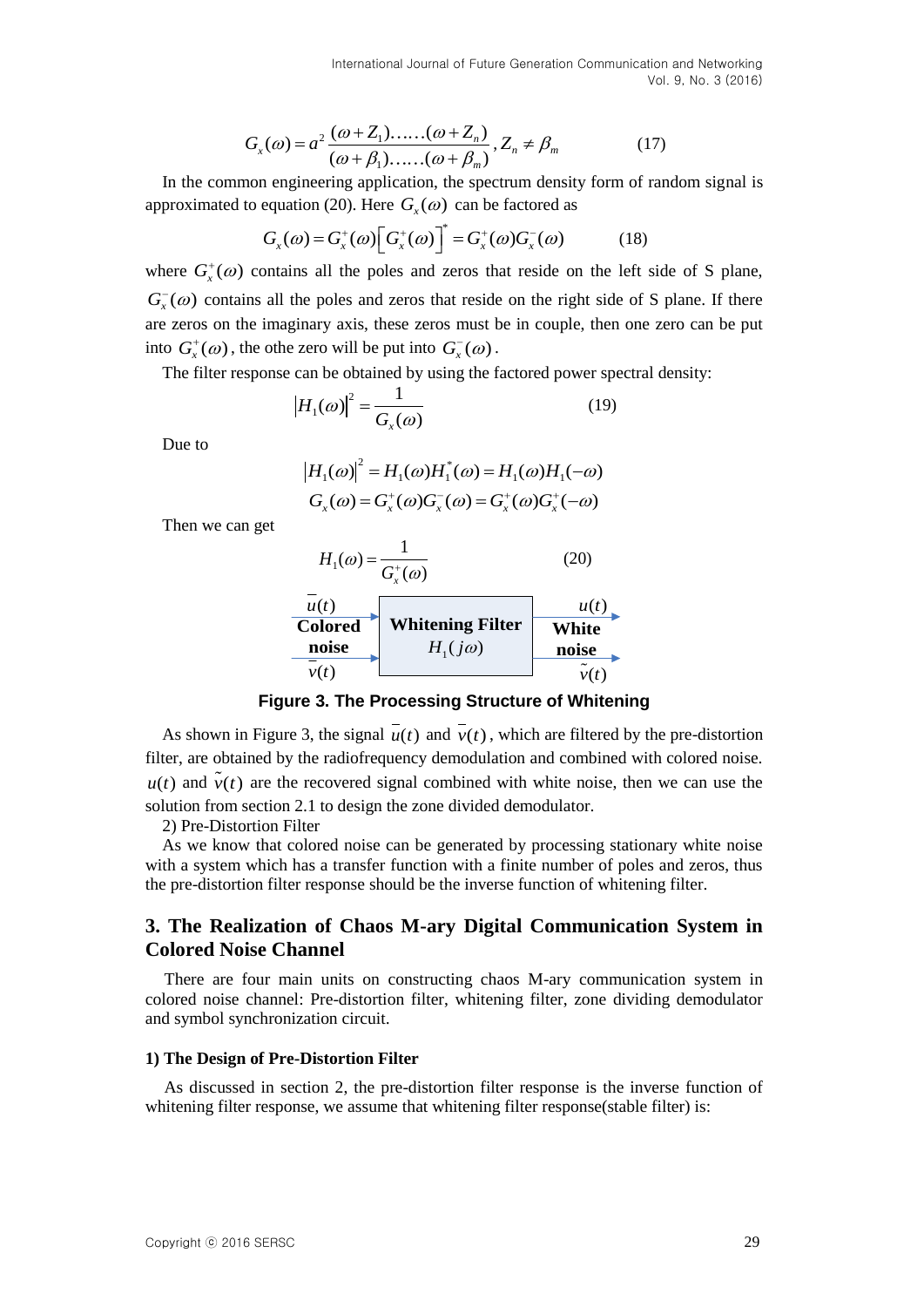$$
H_1(z) = \frac{1}{G_X^+(z)} = \frac{A(z)}{B(z)}
$$
(21)

Then the pre-distortion filter response is

$$
H(z) = H_1^{-1}(z) = G_X^+(z) = \frac{B(z)}{A(z)}
$$
(22)

It is noticed that  $H(z)$  is physically realizable filter(that is all poles and zeros must lie within the unit circle) and has inverse transformation, so the filter do not contain zero frequency. The Hamilton modulated signal which has zero frequency will be distorted when passing through this filter, therefore it is necessary to add up-converter unit for the Hamilton modulated signal, to ensure the modulated signal can be filtered without loss of frequency components.

#### **2) The Design of Whitening Filter**

The whitening filter should be physically realizable filter, and it can be set between radiofrequency demodulation and down-convert unit in the receiver, Its response can be expressed as:

$$
H_1(z) = \frac{1}{G_X^+(z)} = \frac{A(z)}{B(z)}
$$
(23)

#### **3) The Design of Zone Dividing Demodulator**

Although the demodulating principle are the same between each other, there are some differences between anti-colored-noise chaos communication and anti-white-noise chaos communication. Therefore it is necessary to get the formula form of zone dividing demodulator boundary.

After the process of deriving, the roughness of Hamilton modulated signal is expressed as:

$$
\left\| \Delta r_{\overline{u}} \right\| \leq |\Delta r_{\overline{u}}|_{\max} = \frac{1}{4} \beta \delta_1 \sqrt{\frac{P_{\text{sur}}}{\rho}} = 0.35125 \alpha \beta \sqrt{\frac{J^2 + K^2 + A^2}{\beta \rho}}
$$
\n
$$
\left\| \Delta r_{\overline{v}} \right\| \leq |\Delta r_{\overline{v}}|_{\max} = \frac{1}{4} \beta \delta_2 \sqrt{\frac{P_{\text{sur}}}{\rho}} = 0.35125 \alpha \beta \sqrt{\frac{J^2 + K^2 + A^2}{\beta \rho}}
$$
\n(24)

where  $|\Delta r_{\overline{\nu}}|$  and  $|\Delta r_{\overline{\nu}}|$  denote the roughness of Hamilton modulated signal in horizontal and vertical direction respectively,  $J$ ,  $K$  and  $A$  are the paremeters of Hamilton modulated signal,  $\rho$  denotes the the signal-to-noise ratio,  $\alpha$  and  $\beta$  denote the gain of up-convert and down-convert respectively.

Then the boundaries of zone dividing demodulator can be expressed as:  
\n
$$
\begin{cases}\nu_{L_0} = (\alpha \beta / 8) \times (J - A) - |\Delta r_{\overline{u}}|_{\text{max}} \\
u_{R_0} = (\alpha \beta / 8) \times (J + A) + |\Delta r_{\overline{u}}|_{\text{max}}\n\end{cases}
$$
\n(25)  
\n
$$
\begin{cases}\nv_{D_0} = (\alpha \beta / 8) \times (K - A) - |\Delta r_{\overline{v}}|_{\text{max}} \\
v_{U_0} = (\alpha \beta / 8) \times (K + A) + |\Delta r_{\overline{v}}|_{\text{max}}\n\end{cases}
$$
\n(26)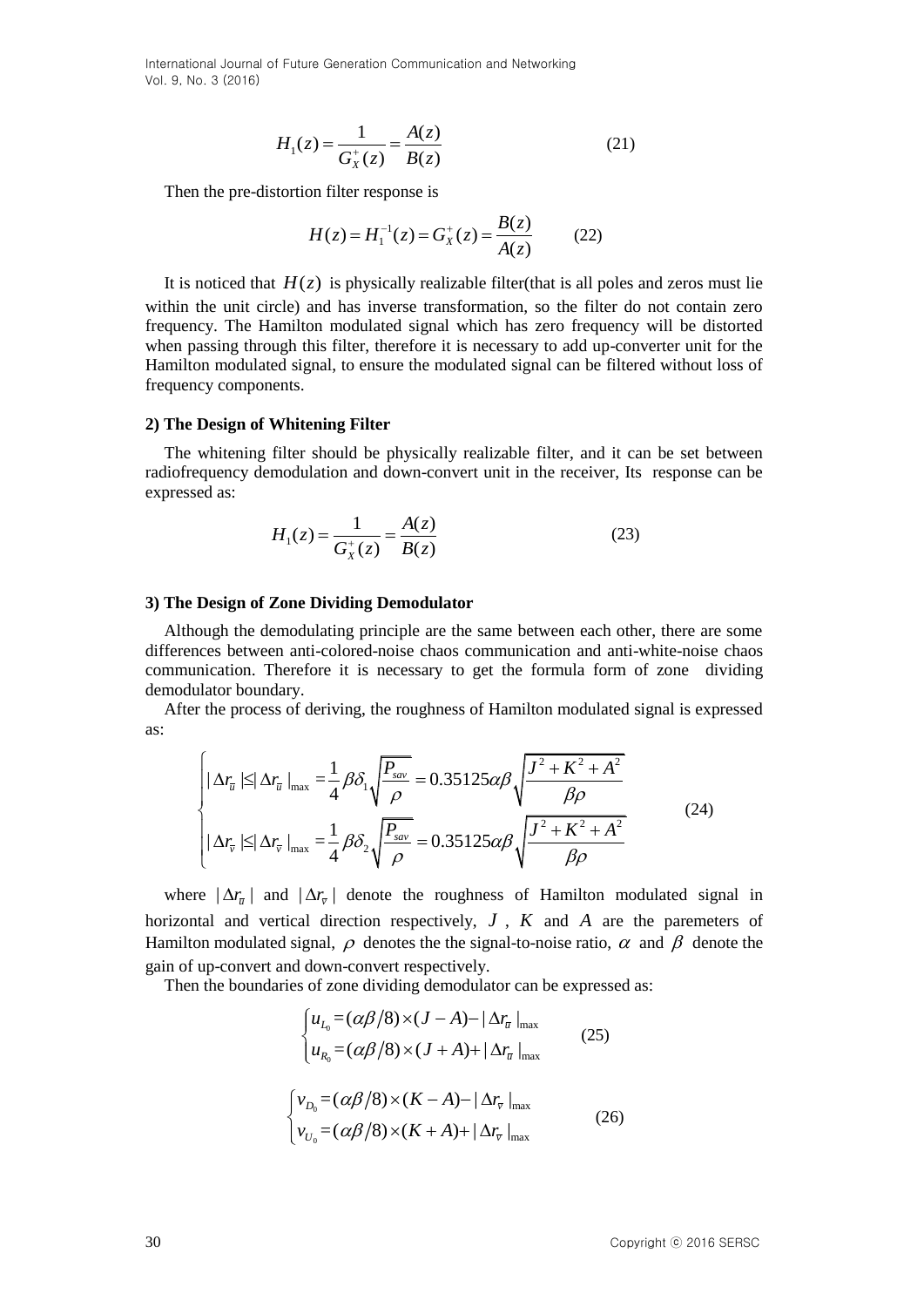where  $u_{L_0}$  and  $u_{R_0}$  denote the left and right boundary of zone dividing demodulator,  $v_{D_0}$  and  $v_{U_0}$  denote the up and down boundary of zone dividing demodulator. The demodulator is set between down-convert and sample-hold unit in the receiver.

#### **4) The Design of Symbol Synchronization Circuit**

Due to the effect of channel noise, fading and multipath propagation, the output signal's waveform of baseband chaotic demodulator will arise jitters, peak or being sunken. In order to retrieve original digital information exactly, symbol synchronization clock shall be accurately extracted, then locates it to the middle position of every symbol period for extracting so that symbol jitters can be eliminated. Now the design of symbol synchronization circuit is given as shown in Figure 4.



**Figure 3. The Design of M-Ary Chaotic Communication System Synchronization Circuit**

This synchronization circuit is on the basis of nonlinear transformation-filtering method, synchronization clock is extracted from the edge jumping information of symbol switching.

As shown in Figure 4, firstly differentiator is used to extract symbol edge information of baseband chaotic demodulation signal  $m(t)$ . Next squarer is used to generate frequency multiplication components of symbol frequency, and narrowband filter is used for canceling channel noise and extracting frequency multiplication components of symbol frequency. After pulse shaping, symbol clock oscillates on the frequency multiplication components of symbol rate by synchronizing local oscillator. The local oscillator is a synchronized multivibrator composed of retriggerable monostable multivibrator, differentiator, negative pulse clipper and adder device, and it is mainly used for generating symbol synchronization clock automatically. The delay compensator aligns synchronization clock with center point of the received signal symbol period, to ensure symbol information  $m'(t)$  can be accurately retrieved by symbol extraction.

# **4. Performance Simulation and Evaluation**

## **4.1. The Performance Evaluation of Hamilton M-ary Chaotic Communication System in colored noise channel**

In order to evaluate the performance of anti-color-noise chaos M-ary communication system, the Hamilton 4-ary chaotic communication system is constructed by employing the dynamic system analysis tool System View [13]. As shown in Figure 5, the P-D filter denotes the pre-distortion filter.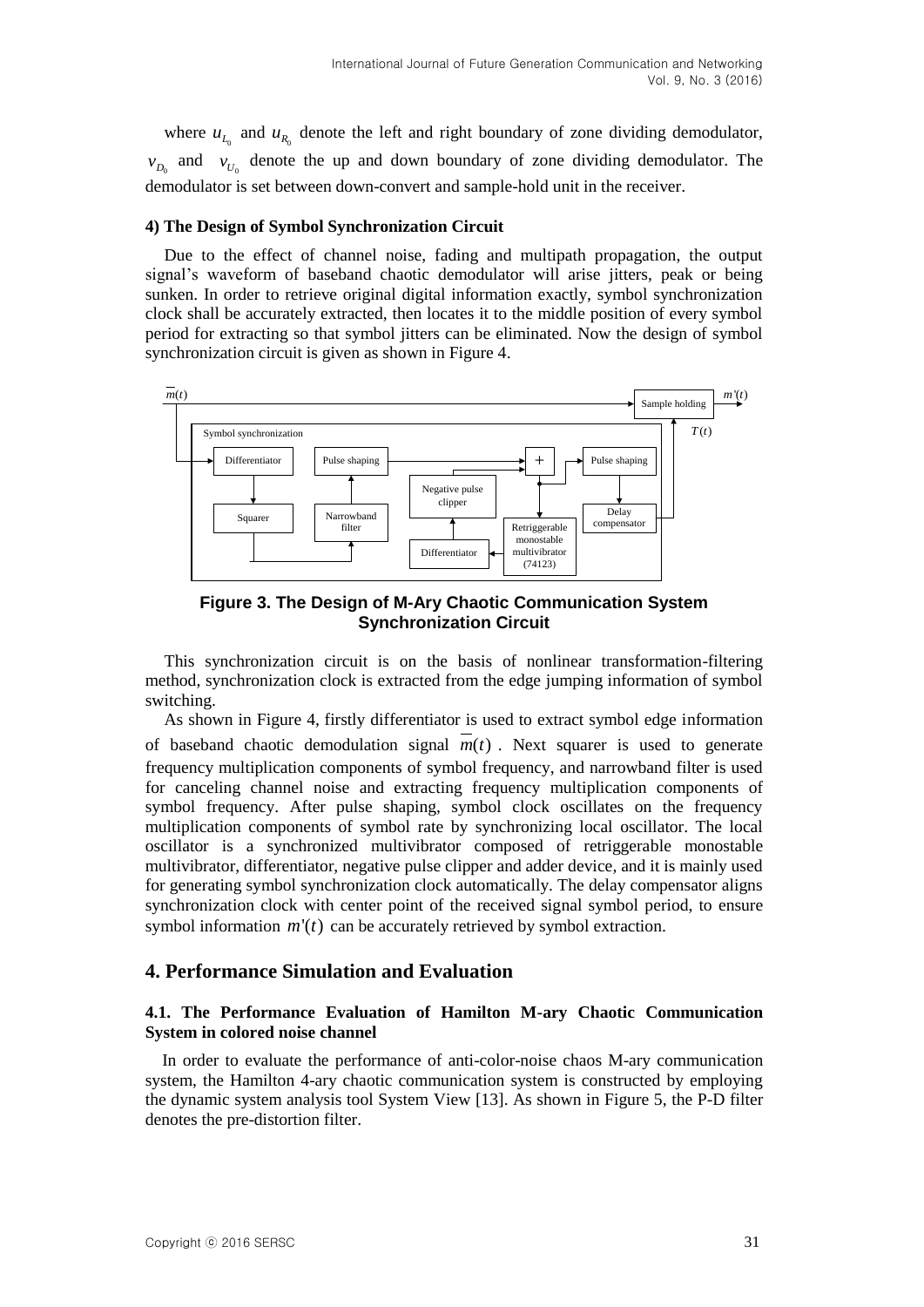

**Figure 5. The Structure of Hamilton 4-Ary Anti-Color-Noise Chaotic Communication**

The parameters are set as follows:

(1) The data source  $s(t)$  is produced by a pseudo-random number (PN) sequence with rate  $3.2Mbps.$   $m(t)$  is 4-ary signal after serial parallel conversion, whose symbol rate  $R_m = 1.6$ Msps, i.e. one-symbol-interval  $T = 0.65 \mu s$ . Hamilton oscillator phase trajectory central point coordinates are  $(4,-4)$ ,  $(4,4)$ ,  $(-4,4)$ ,  $(-4, -4)$ , corresponding to digital symbol information 0, 1, 2, 3, respectively. The amplitude and frequency of quadrature sine wave which is generating Hamilton oscillator modulation signal is  $A = 0.5V$  and  $f_0 = 1.6MHz$ , respectively, upconvert frequency  $f_d = 20$ MHz. The RF unit chooses QAM modulation, with frequency  $f_c = 50$ MHz and the amplitude is 1V.

(2) The channel chooses ACGN with power spectral density  $N_0$ .

(3) The central frequency and bandwidth of RF band-pass filter are  $f_c + f_d = 70$ MHz and 3.2MHz respectively. The central frequency and bandwidth of QAM demodulator filter which will recover the signal  $u(t)$  and  $v(t)$  are  $f_d = 20$ MHz and 3.2MHz respectively. The down-convert frequency is  $f_d$  = 20MHz. The cut-off frequency of low-pass filter is 1.6MHz. In order to compare with chaos M-ary communication in white noise channel, the gain of upconvert and down-convert  $\alpha$  and  $\beta$  are all 2V.

(4) From equation  $(27)$ , $(28)$ , $(29)$  in section 4 it is known that the max roughness of Hamilton modulated signal  $\left|\Delta r_{\nu}\right|_{\rm max}$  and  $\left|\Delta r_{\nu}\right|_{\rm max}$  are all equal to 5.6419V, when SNR is 0. It is bigger than the distance between each two signals' center which is equal to 4. the phase trajectory of four signals will disturb with each other. However, when SNR increases, the roughness of signals' phase trajectory after QAM demodulation is decreasing. Therefore the boundary of zone dividing demodulator can choose the middle distance of two signals' phase trajectories: when  $u_t(t) \ge 0$ and  $v_t(t) \le 0$ , then the ZDD outputs 0; when  $u_t(t) \ge 0$  and  $v_t(t) \ge 0$ , then the ZDD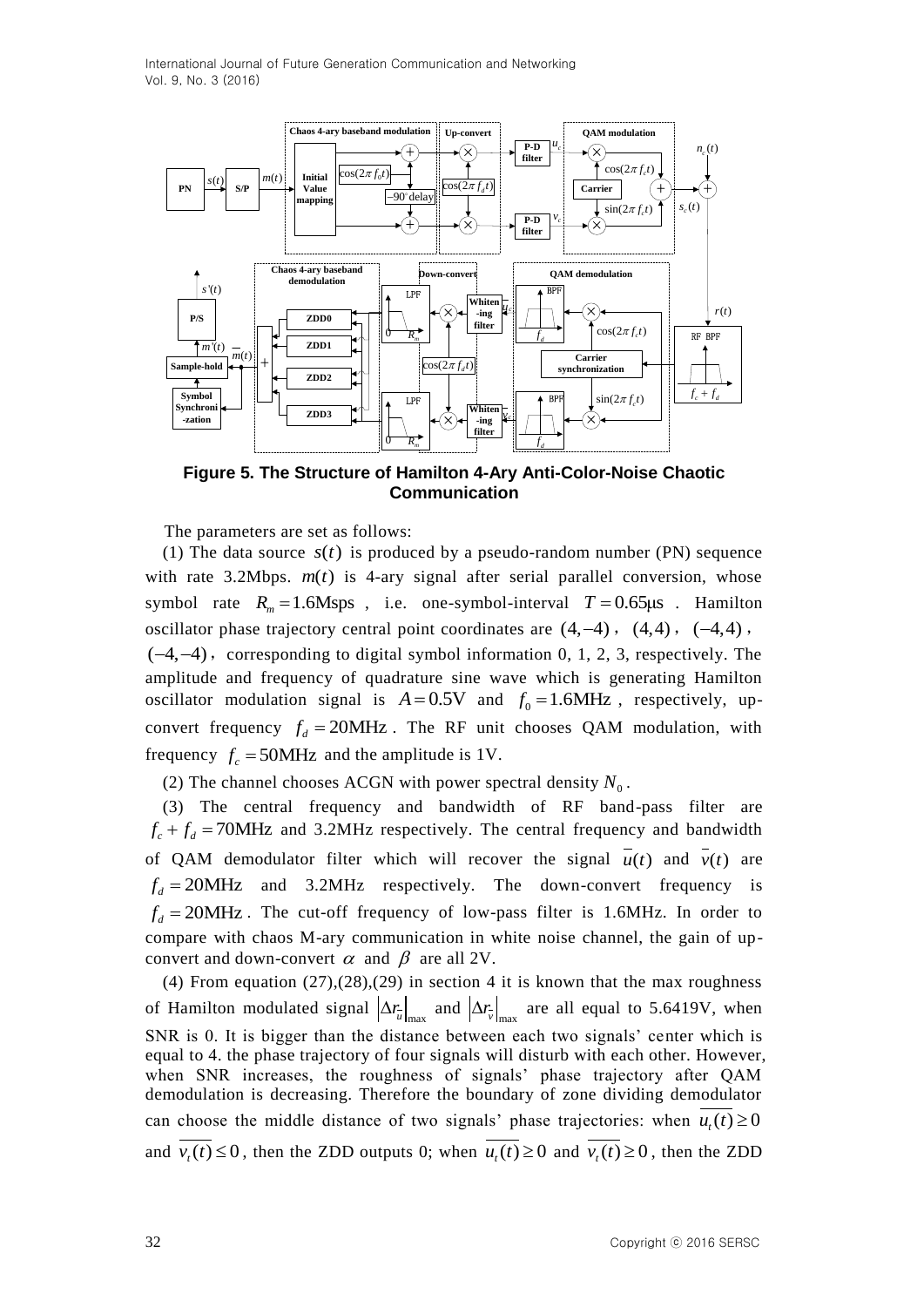outputs 1; when  $u_t(t) \le 0$  and  $v_t(t) \ge 0$ , then the ZDD outputs 2; when  $u_t(t) \le 0$ and  $v_t(t) \le 0$ , then the ZDD outputs 3.

(5) The total system sample rate is  $f_s = 400 \text{MHz}$ . In  $SNR = 10 \text{dB}$ , relative simulated waveforms obtained by SystemView are shown in Figure 6:



## **Figure 6. (A) 4-Ary Digital Information (B) Hamilton Modulated Signals U(T) After Pre-Distortion (C) Hamilton Modulated Signals V(T) After Pre-Distortion Filter (D) The Recovered 4-Ary Signals (E) The Phase Trajectory Of Hamilton Modulated Signals U(T) And V(T)**

The first two error symbols in Figure 6(d) are caused by simulation system resolving delay, therefore they are not reckoned in symbol error rate statistics. The colored noise selected in this simulation is similar to blue and purple noise, whose gain is monotone increasing with the frequency. The initial gain of pre-distortion filter is 110 dB, so the amplitude of the filter signals is large. As shown in Figure 6, the transmitted signals have been completely and exactly recovered by the ZDD in the colored noise channel, the modulated chaos signals u(t) and v(t) filtered by the pre-distortion filter are disorderly, aperiodic, the phase trajectories of chaos signal are also disorganized. Therefore the chaos signals have high security, and the validity of the constructed Hamilton chaos M-ary communication system in colored noise channel is verified. The proposed method of designing ZDD in colored noise is correct.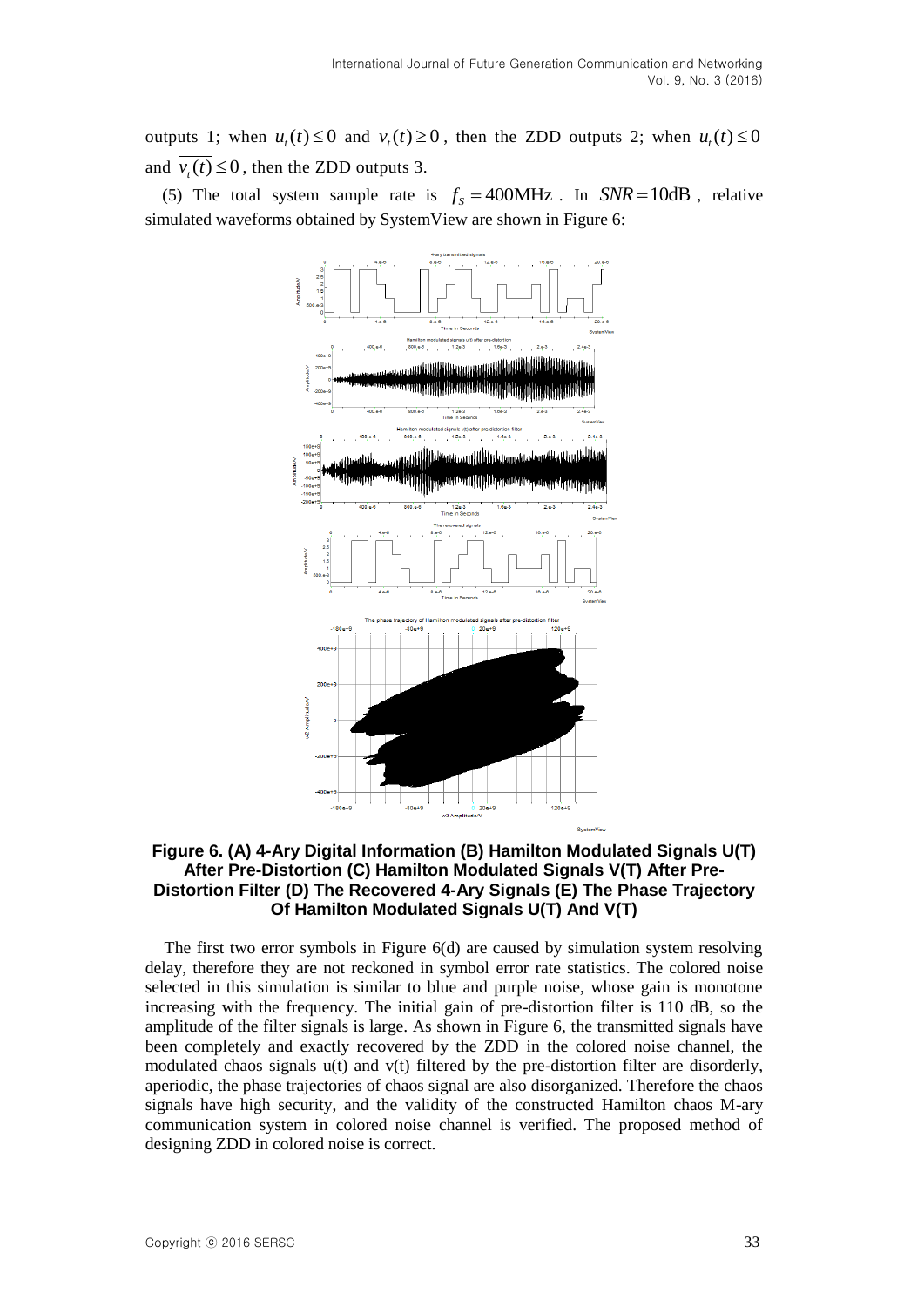### **4.2. The Simulation Analysis of Symbol Error Characteristics of Hamilton M-ary Chaotic Communication System in Colored Noise Channel**

In order to evaluate the symbol error rate performance of the proposed Hamilton M-ary chaotic communication system in colored noise channel, the symbol average energy must be considered first. According to simulation parameter set up, the instant QAM carrier signal is expressed as follows: 2 2 ( ) ( )cos ( )sin cos ( ) ( ) cos( ) cos *c c c d c m d s t u t t v t t t u t v t t t* (27)

 $\left| u(t) \cos \omega_c t + v(t) \sin \omega_c t \right|$ where  $\theta_m = \arctan(v/u)$ ,  $\omega_d = 2\pi f_d$ ,  $\omega_c = 2\pi f_c$ ,  $f_d = 20 \text{MHz}$ ,  $f_c = 50 \text{MHz}$ ,  $\alpha = 2$ ;  $u(t) = \pm 4 + 0.5 \cos \Omega t$ ,  $v(t) = \pm 4 + 0.5 \sin \Omega t$ , in which  $\Omega = 2\pi f_0$ ,  $f_0 = 1.6$ MHz.

which 
$$
\Omega = 2\pi f_0
$$
,  $f_0 = 1.6$  MHz.

\nThus, QAM symbol average transmitting power is:

\n
$$
P_{\text{av}} = \frac{1}{T} \int_0^T s_c^2(t) \, dt = \frac{1}{T} \alpha^2 \int_0^T [u^2(t) + v^2(t)] \cos^2(\omega_c t - \theta_m) \cos^2 \omega_d t \, dt
$$
\n
$$
= \frac{1}{T} \int_0^T (16 \pm 4 \cos \Omega t + 0.25 \cos^2 \Omega t + 16 \pm 4 \sin \Omega t + 0.25 \sin^2 \Omega t) \cos^2(\omega_c t - \theta_m) 4 \cos^2 \omega_d t \, dt
$$

$$
= \frac{1}{T} \int_0^T (32.25 \pm 4 \cos \Omega t \pm 4 \sin \Omega t) dt
$$
  
= 32.25W (28)

Therefore, in Hamilton oscillator M-ary chaotic QAM communication system, the ratio of symbol average energy to noisy power spectral density is expressed as

$$
\frac{E_{\text{sav}}}{N_0} = \frac{P_{\text{sav}}T}{N_0} = \frac{P_{\text{sav}}}{N_0B}
$$
 (29)

where  $B = 1/T = R_m$  is equivalent baseband data bandwidth, T is symbol period,  $R_m = 1.6$ MHz is symbol rate.  $N_0$  is noisy power spectral density in the case of input impedance being 1 Ohm. According to (29), when  $E_{\text{grav}}/N_0$  is set with  $0, 1, \dots, 15$ dB respectively, the corresponding channel noise power spectral density  $N_0$  is calculated and given in Table 1. In order to evaluate the anti-colored-noise performance of the improved system, the symbol error rate of the proposed 4-ary chaotic communication as well as the original system proposed in [12] in different colored noise channel is drawn in Figure 7.

**Table 1. The Simulation Parameters**

| / $N_{0}$ (dB)<br>$E_{_{\mathrm sw}}$ | $N_{0}$ (W/Hz) | $E_{\rm sw}$ / $N_{\rm o}$ (dB) | $N_{0}$ (W/Hz) |
|---------------------------------------|----------------|---------------------------------|----------------|
| $\Omega$                              | 10.0781e-6     | 8                               | 1.5973e-6      |
|                                       | 8.0053e-6      | 9                               | 1.2688e-6      |
| $\mathfrak{D}$                        | 6.3589e-6      | 10                              | 1.0078e-6      |
| 3                                     | $5.0510e-6$    | 11                              | $0.8005e-6$    |
| 4                                     | $4.0122e-6$    | 12                              | $0.6359e-6$    |
| 5                                     | 3.4903e-6      | 13                              | $0.5051e-6$    |
| 6                                     | 2.5315e-6      | 14                              | $0.4012e-6$    |
|                                       | 2.0109e-6      | 15                              | $0.3490e-6$    |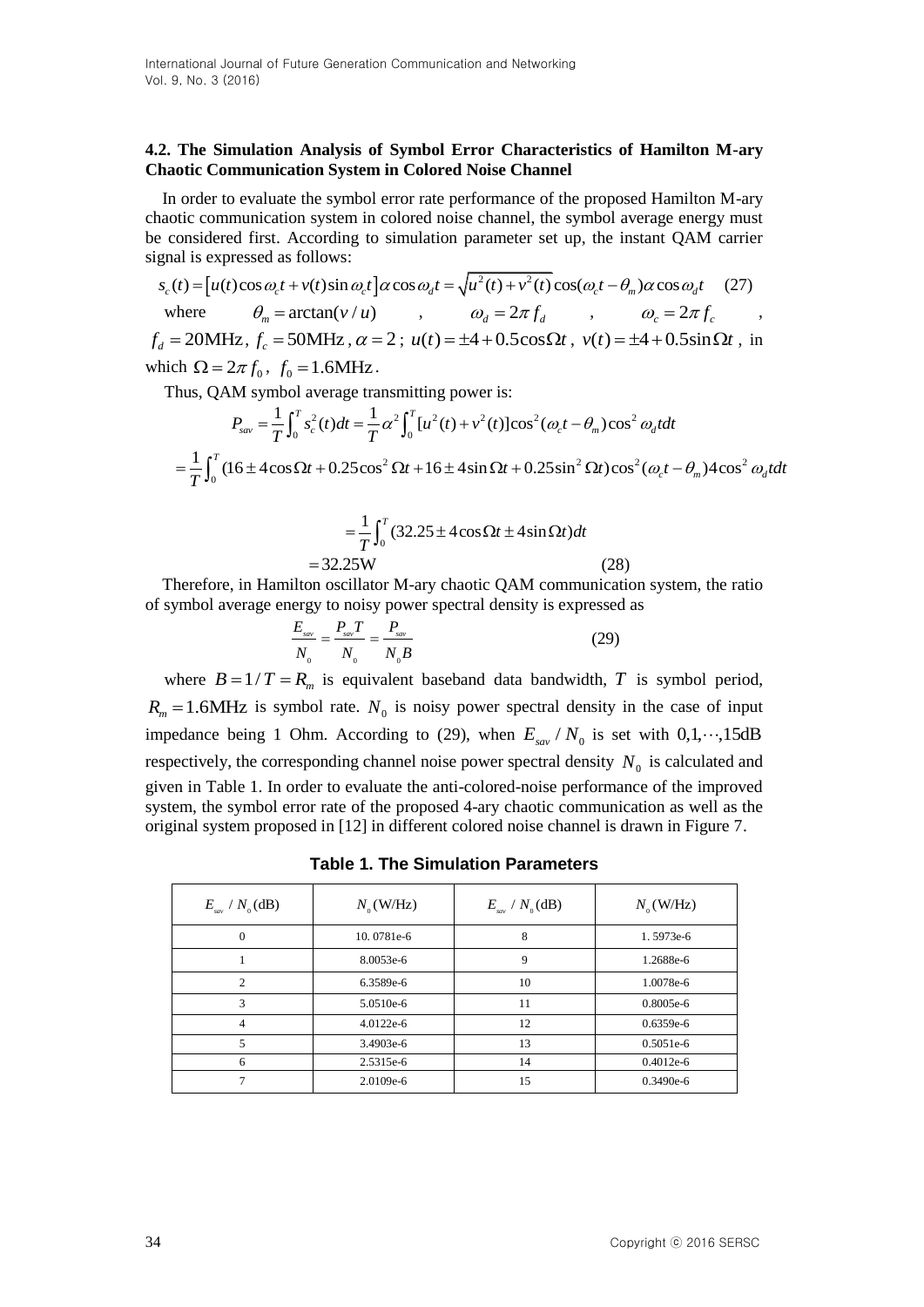

**Figure 7. SER Curves of Improved Hamilton Chaotic Communication System versus Original System in Different Colored Noise Channel**

In Figure 7, the improved chaos communication system is the anti-colored-noise system constructed, the original system is the system constructed in [12]. The increasing noise denotes the gain of the noise increases monotonically with frequency such as blue noise and purple noise; the decreasing noise denotes the gain of the noise decreases monotonically with frequency such as pink noise and brown noise. In decreasing noise channel, the symbol error rates of the two systems are similar to each other, when Esav/N0 is less than 10 dB, the improved system's symbol error rate performance improves about 0.5 dB than that of original system. In increasing noise channel, when Esav/N0 is less than 10 dB, the improved system's symbol error rate performance improves about 1 dB than that of original system, when Esav/N0 is greater than 10 dB, its symbol error rate performance is still better than that of original system. The SER curves shows that the Hamilton chaos M-ary communication system proposed in this paper has better anti-colored-noise performance and has more secrecy than the original system.

# **5. Conclusion**

In this paper, the method of constructing chaos M-ary communication by using Hamilton oscillator in colored noise is studied, and the design of the whole communication system is given. Meanwhile, the design of zone dividing demodulator in both additive white noise and colored noise channel is discussed in detail. The mathematical analysis of roughness of chaos signal in additive white noise channel is given, pre-distortion filter and whitening filter are applied to solve the design problem of zone dividing demodulator in additive colored noise channel. The Hamilton chaos 4-ary communication system in colored noise channel is constructed by employing SystemView, the validity and correctness of the proposed method are verified by the simulation. The result shows that the Hamilton chaos M-ary communication has performance improvement in anti-colored-noise. The superiority of the proposed system is that: the chaos signal is easy to generated, the system complexity is low, there is no need for chaos synchronization, the system has some security compared with traditional communication, and it has anti-noise performance improved.

### **Acknowledgements**

This work was supported by National Natural Science Foundations of China (Grant Nos. 61172038) and Central University Research Business Expenses Special Fund.